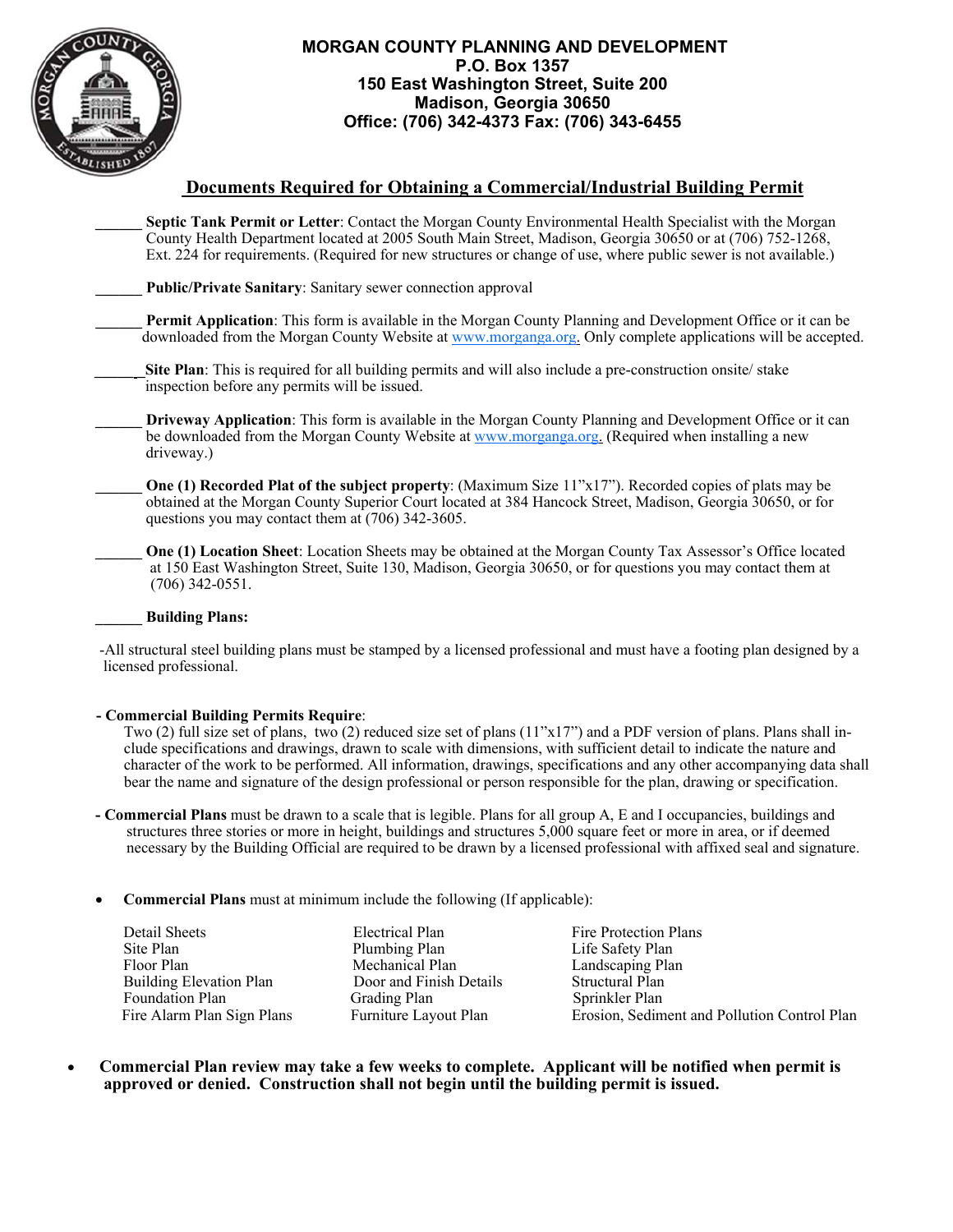

#### **MORGAN COUNTY PLANNING AND DEVELOPMENT Post Office Box 1357 150 East Washington Street, Suite 200 Madison, Georgia 30650 (706) 342-4373 Office (706) 343-6455 Fax**

# **Commercial/Industrial Permit Application**

### **(ALL APPLICATIONS HAVE TO BE FILLED OUT COMPLETELY IN ORDER TO BE PROCESSED)**

## **Property Owners Information**

| Property Owner's Name:                  | Cell phone#: |               |  |
|-----------------------------------------|--------------|---------------|--|
| Address:                                |              | Home phone#:  |  |
| City:                                   | State:       | Zip Code:     |  |
| Email Address:                          |              |               |  |
| <b>Property Location</b>                |              |               |  |
| Project Name:                           |              | Jurisdiction: |  |
| <b>Property Address:</b>                |              |               |  |
| City:                                   | State:       | Zip Code:     |  |
| Nearest Intersection or<br>Address:     |              |               |  |
| Name of Subdivision<br>(if applicable): | Lot#:        |               |  |

# **All Contractors Must Provide a copy of State Contractor's and Business License**

### **Contractors Information**

| Contractor's Name:     |                        | Cell phone #: |           |           |
|------------------------|------------------------|---------------|-----------|-----------|
| Contractor's Address:  |                        | Office #:     |           | Fax $#$ : |
| City:                  | State:                 |               | Zip Code: |           |
| Email Address:         |                        |               |           |           |
| State Certification #: | Expiration date:       |               |           |           |
| Occupational Tax #:    | <b>Issuing County:</b> |               |           |           |
| Project Managers Name: | Telephone #:           |               |           |           |

# **Type of Building Permit Requested: (Check all that apply)**

- $\Box$  Commercial Addition & Remodel  $\Box$  Commercial Remodel  $\Box$  Industrial Addition & Remodel  $\Box$  Commercial Mixed Occupancy  $\Box$  Industrial Addition
- 
- $\Box$  Commercial Aircraft Hanger
- 
- $\Box$  Commercial Permit Renewal  $\Box$  Industrial Permit Renewal  $\Box$  Industrial Remodel  $\Box$  Commercial Build out  $\Box$  Industrial Stand Alone  $\Box$  Sprinkler System
- 
- 
- 
- $\Box$  Commercial Mixed Occupancy  $\Box$  Industrial Addition  $\Box$  Commercial Stand Alone  $\Box$  Industrial Attached
- 
- Commercial Attached Commercial Swimming Pool Industrial Build out
	-
	-
- $\Box$  Commercial Build out  $\Box$  Industrial Stand Alone  $\Box$  Sprinkler System  $\Box$  Transmission Tower (Upgrade)  $\Box$  Other (Explain)  $\Box$  Transmission Tower (Upgrade)
- 
- 
- 
- 
- 
- -

 $\text{Explanation:}$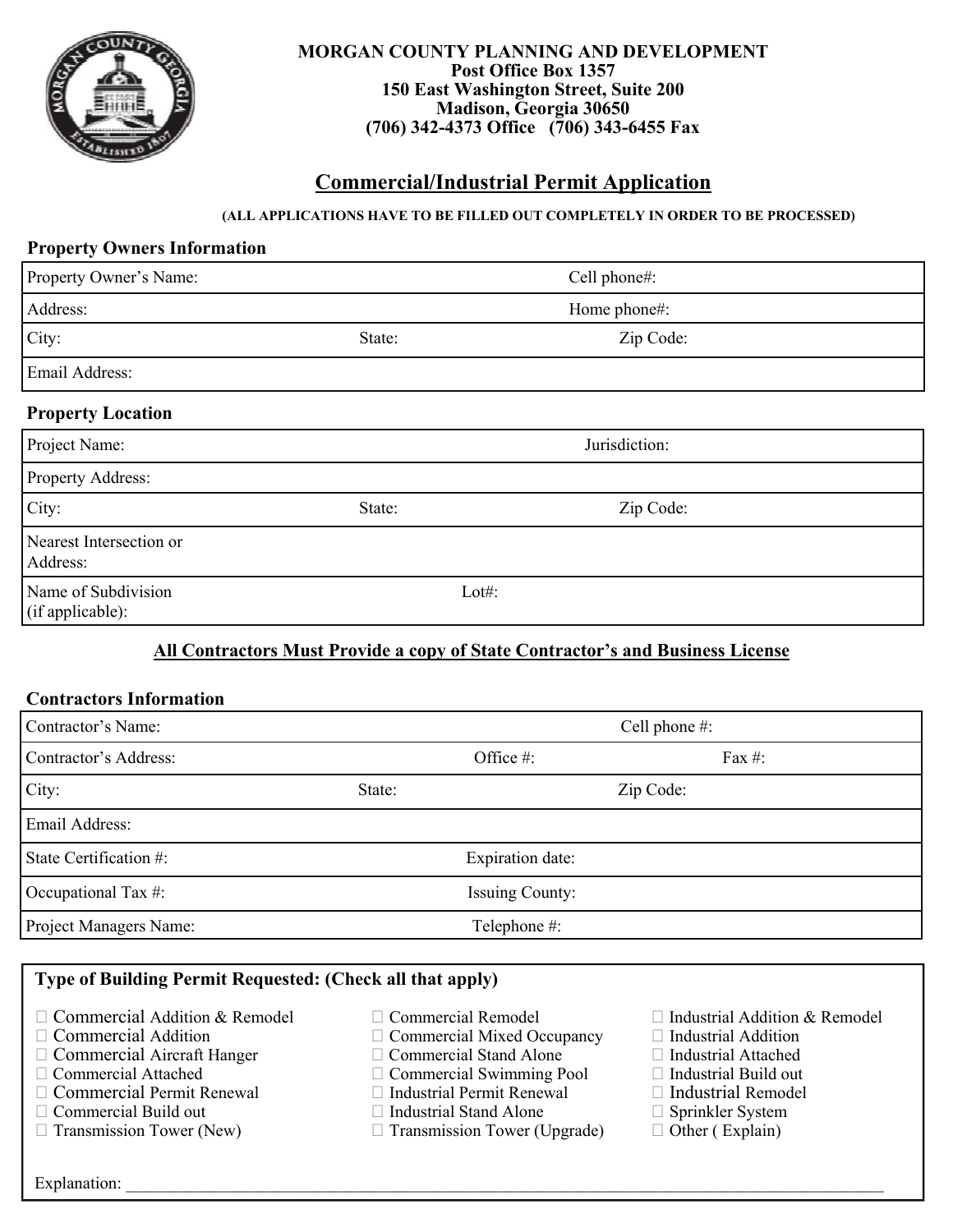| Occupancy Classification and Group: (Check all that apply)                     |                                                  |            |                                                                                                                       |                            |                                                |           |
|--------------------------------------------------------------------------------|--------------------------------------------------|------------|-----------------------------------------------------------------------------------------------------------------------|----------------------------|------------------------------------------------|-----------|
| $\Box$ Assembly                                                                | $\Box$ A-1                                       | $\Box$ A-2 | $\Box$ A-3                                                                                                            | $\Box$ A-4                 | $\Box$ A-5                                     |           |
| $\Box$ Business                                                                | $\Box$ B                                         |            |                                                                                                                       |                            |                                                |           |
| $\Box$ Mercantile                                                              | $\Box$ M                                         |            |                                                                                                                       |                            |                                                |           |
| $\Box$ Educational<br>$\Box$ Factory – Industrial                              | $\Box$ E<br>$\Box$ F-1                           | $\Box$ F-2 |                                                                                                                       |                            |                                                |           |
| $\Box$ Residential                                                             | $\Box$ R-1                                       | $\Box$ R-2 | $\Box$ R-3                                                                                                            | $\Box$ R-4                 |                                                |           |
| $\Box$ High Hazard                                                             | $\Box$ H-1                                       | $\Box$ H-2 | $\Box$ H-3                                                                                                            | $\Box$ H-4                 | $\Box$ H-5                                     |           |
| $\Box$ Institutional                                                           | $\Box$ I-1                                       | $\Box$ I-2 | $\Box$ I-3                                                                                                            | $\Box$ I-4                 |                                                |           |
| $\Box$ Storage                                                                 | $\Box$ S-1                                       | $\Box$ S-2 |                                                                                                                       |                            |                                                |           |
| $\Box$ Utility & Miscellaneous                                                 | $\Box$ U                                         |            |                                                                                                                       |                            |                                                |           |
| $\Box$ Single Family Dwelling $\Box$ Two Family Dwelling                       |                                                  |            |                                                                                                                       |                            |                                                |           |
| Building Information: (Please fill in all pertinent information)               |                                                  |            |                                                                                                                       |                            |                                                |           |
| Total cost of construction: \$ (cost should be estimated to Fair Market Value) |                                                  |            |                                                                                                                       |                            |                                                |           |
| Structure will have: $\square$ Electrical $\square$ HVAC $\square$ Plumbing    |                                                  |            |                                                                                                                       |                            |                                                |           |
| Total number of buildings:                                                     |                                                  |            |                                                                                                                       |                            |                                                |           |
| Total number of units per buildings:                                           |                                                  |            | <u> 1980 - Johann Barbara, martin amerikan basar dan berasal dalam basar dalam basar dalam basar dalam basar dala</u> |                            |                                                |           |
| Total number of units:                                                         |                                                  |            | <u> 1980 - Johann Barbara, martxa alemaniar amerikan a</u>                                                            |                            |                                                |           |
| Building Dimensions (Foot print):                                              |                                                  |            | <u> 1980 - Jan Barat, prima politik (</u>                                                                             |                            |                                                |           |
| Number of Stories:                                                             |                                                  |            |                                                                                                                       |                            |                                                |           |
| <b>Total Square Footage of Building:</b>                                       |                                                  |            |                                                                                                                       |                            |                                                |           |
| Heated/Finished: Sqft.                                                         |                                                  |            | Unheated/Unfinished:                                                                                                  |                            | Sqft.                                          |           |
| <b>Total Square Footage of Floor:</b>                                          |                                                  |            |                                                                                                                       |                            |                                                |           |
|                                                                                |                                                  |            | $2nd$ Floor Heated/Unheated: $\qquad$                                                                                 |                            |                                                |           |
| $3rd Floor Heated/Unheated:$ /                                                 |                                                  |            | Basement Heated/Unheated: /                                                                                           |                            |                                                |           |
| Grease trap size:<br>Grease trap required? $\square$ Yes $\square$ No          |                                                  |            |                                                                                                                       |                            |                                                |           |
| Is building protected by:                                                      |                                                  |            |                                                                                                                       |                            | Sprinkler System □ Yes □ No Alarm System □ Yes | $\Box$ No |
| Type of Heating System (if applicable):                                        |                                                  |            |                                                                                                                       |                            |                                                |           |
| $\Box$ Electric<br>$\Box$ Heat Pump                                            | $\Box$ Gas                                       |            | $\Box$ Duel Fuel                                                                                                      | $\Box$ Solar               | $\Box$ Geo - thermal                           |           |
| <b>Power Company:</b>                                                          |                                                  |            |                                                                                                                       |                            |                                                |           |
|                                                                                | $\Box$ Georgia Power                             |            | $\Box$ Walton EMC                                                                                                     |                            |                                                |           |
|                                                                                | $\Box$ Central Georgia EMC<br>$\Box$ Rayle EMC   |            | □ Tri County EMC                                                                                                      | $\Box$ Snapping Shoals EMC |                                                |           |
|                                                                                |                                                  |            |                                                                                                                       |                            |                                                |           |
| <b>Water Supply:</b>                                                           |                                                  |            |                                                                                                                       |                            |                                                |           |
|                                                                                | $\Box$ Private Well                              |            | $\Box$ City of Bostwick                                                                                               |                            |                                                |           |
| $\Box$ City of Rutledge<br>$\Box$ Private Water System<br>□ Town of Buckhead   |                                                  |            |                                                                                                                       |                            |                                                |           |
|                                                                                |                                                  |            |                                                                                                                       |                            |                                                |           |
|                                                                                | $\Box$ Morgan County<br>$\Box$ City of Madison   |            |                                                                                                                       |                            |                                                |           |
|                                                                                |                                                  |            |                                                                                                                       |                            |                                                |           |
| Sewage (if applicable):                                                        | $\Box$ Private Septic<br>□ Private Sewage System |            | $\Box$ City of Madison<br>$\Box$ City of Rutledge                                                                     |                            |                                                |           |